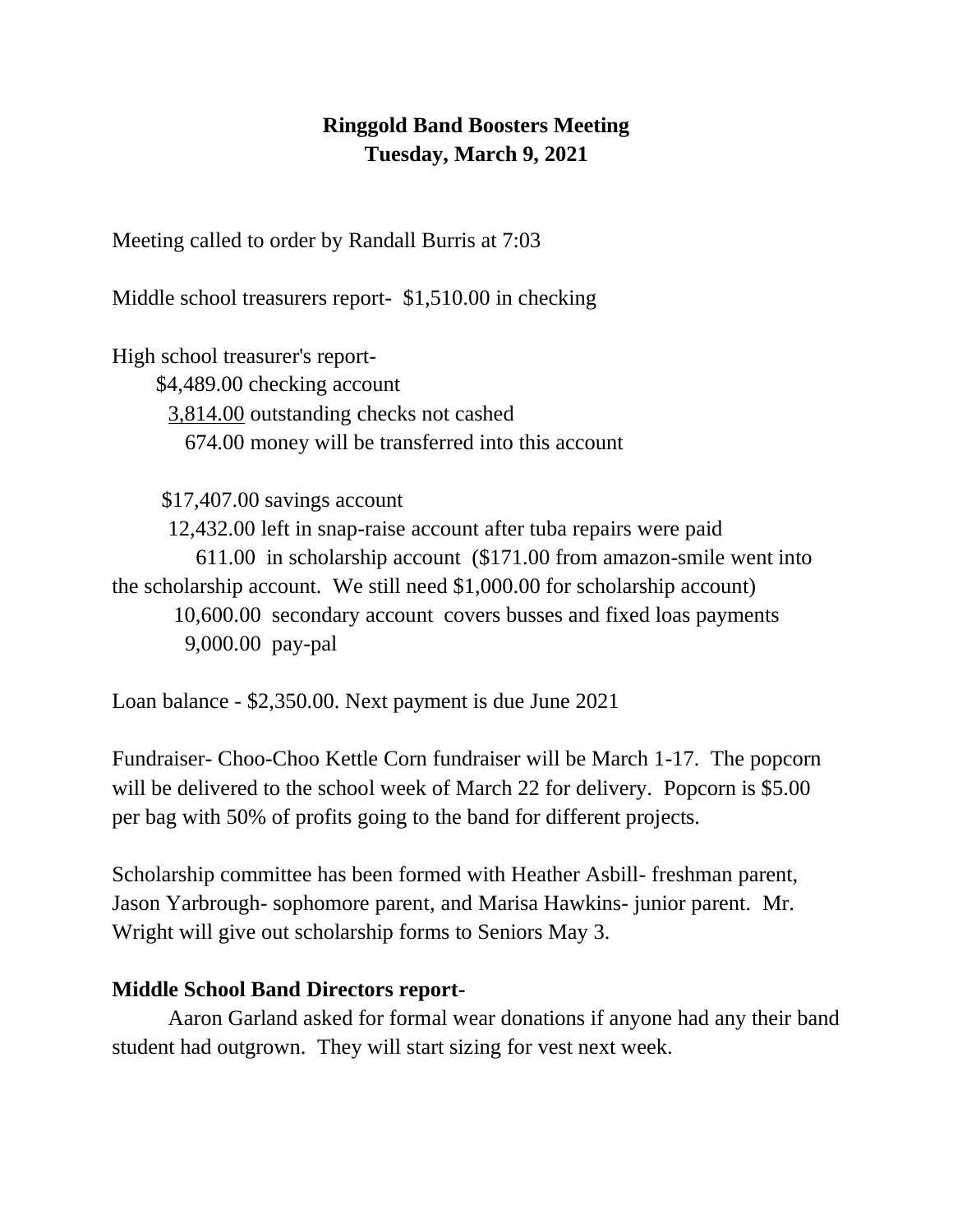The middle school will host the Large Group Performance Evaluation March 19, 8:30-5:00 Parent volunteers are needed to help at the registration table during the day.

The middle jazz band will play seven or eight tunes at "Puttin' on the Ritz Lite" on April 26. After the 2 high school jazz bands play the middle school will join them on stage to perform 1 song combined.

## **High School Band Directors report-**

Mr. Wright is excited to have students back to school 5 days a week. Band rehearsals will be so much better. Big Band jazz band practice will be Mondays, 3:30-5:00 and Wednesdays 2:30-4:00, Royal Blues jazz practice will be Tuesdays and Thursdays 3:30-5:00.

There was quite a bit of interest for Winter Guard this year so we were able to have a Varsity and Junior Varsity guards. March 20 both guards will go to Alpharetta for competition. Also on 3/20, the Indoor Drumline will perform for "Friends and Family" at Lakeview Fort Oglethorpe High School at 6:00

All State concert has been cancelled. There were 4 students from RHS who made the band.

District Honor Band will be held April 30 and May 1 at Carrollton High School.

April 26 we will host "Puttin' on the Ritz Lite" the middle school jazz band and both high school jazz bands will perform. A silent auction will be held during the evening.

April 27th is the 10th year Anniversary of the tornado. A remembrance will be held in the field beside the Ringgold Market. Band will perform at 7:00 in their concert band wear.

Spring concert is May 6. Concert will start at 7:00. Band awards will be presented throughout the concert. The Drum Major ceremony will also be presented.

A donation was made to the band for the new shelves in the band library. The library will be named in honor of a person that is special to the donor.

Villa Rica High School had tubas for sale like the ones we use. Principal J.R. Jones purchased 3 tubas along with their cases for the band out of charter school money. We have 5 of our tubas being refurbished. We purchased 5 new